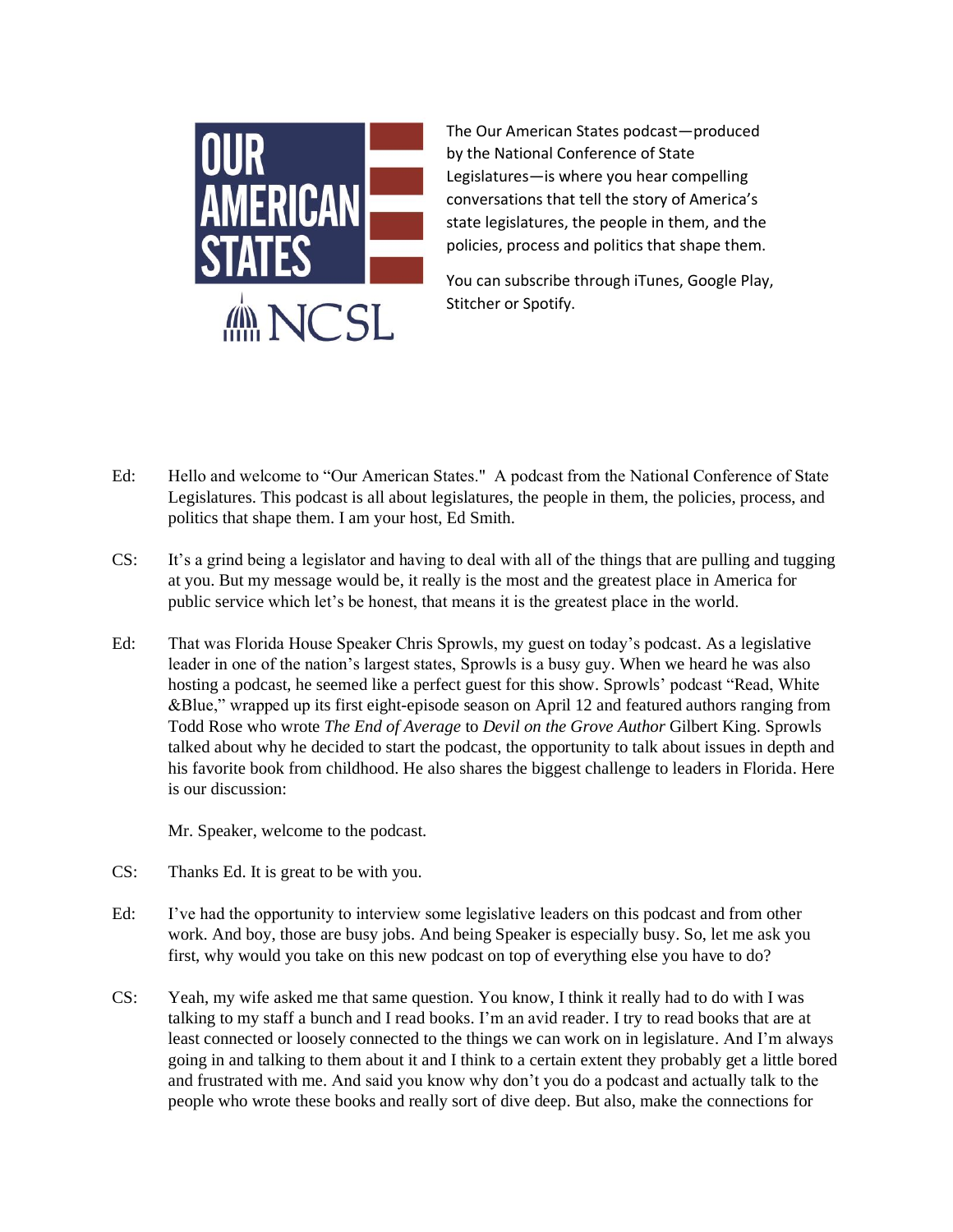people. Right. You know you read these things. You work on a piece of policy. You know you work on something that becomes law because you have these views which are based on something you read. And people never really know that back story of how that came about or why it matters or why it is important. Or they actually thought about it before a law you know goes into effect and signed. So, this was a chance to do that. To really showcase the great authors that I enjoy reading. But also, who at least in some way contributed to you know our mission in the Florida House and what we've done and what we've worked on, how we've approached a problem? And really be able to tell the legislators, the staff, the public, people who are interested in it, you know how that took place and why it matters for them, their families and you know our future as a State.

- Ed: Well, it's always good to hear that staff are offering you sound advice. I'm wondering what kind of books you are focusing on. Is it all non-fiction, public policy stuff or are you going further afield?
- CS: Yeah, I don't really think there's much of a limit. I think when I first approached it you know it was here is ah, we had Todd Rose on the podcast who wrote several books: "The End of Average," "Darkhorse," which are really connected to workforce to education policy as it relates to expanding the workforce. We did one of the largest reworks of a workforce policy anywhere in the country. Todd's work contributed to that in a significant way. So, there's that direct connection. And then there's you know looser connections right. And so, you have Amanda Ripley who has written a lot about education policy, the smartest kids in the world and how they got that way. But she wrote this book recently called "High Conflict," which we had her on the podcast, and you know as politicians or staffers or people who work through the political process, you know "High Conflict" is like a lunchtime for us. And so, it is something we are very used to, and she really approaches it from a cool more interesting way. So, I thought that had a nexus to certainly the work that we are doing. But I'm really open to anything, and I think that you know reality is when you work in the political environment, it is about society and there really isn't a limit to sort of the connections that you can make through the work of these great authors. So, I've head folks like Mark Patterson you know on the podcast who is one of my favorite authors; he is a Christian author. He is a pastor of National Community Church up in Washington, D.C. He wrote a book called "Win the Day" about you know how you approach life. And it was actually one of our sort of mottos internally in the Speaker's office. It was "Win the Day" based on that sort of mantra and that work about you know you approach politics or lawmaking, and you try to win the year. It's like impossible. But you might be able to win the day if you try. That is what his work was about. So, I don't feel like I think there is a limit. I enjoy history. I enjoy public policy. I think there are even some ways to maybe you know meld in some non-fiction in there.
- Ed: I know in an earlier conversation you mentioned "2034." I read that when it first came out. It's a pretty sobering book especially in the current situation. Is that an example of a novel that you might bring to the podcast for discussion?
- CS: Oh, I think absolutely. And what I meant to say before was you know have some fiction. And this is like a great example of "2034," which is really you know setting up a fictional story of what a you know a global war could look like between the United States and China and the other players who might get involved. And I'll tell you, I was reading that book during session. It might not have been my best session pick. And you know I, reading it before I go to bed and like halfway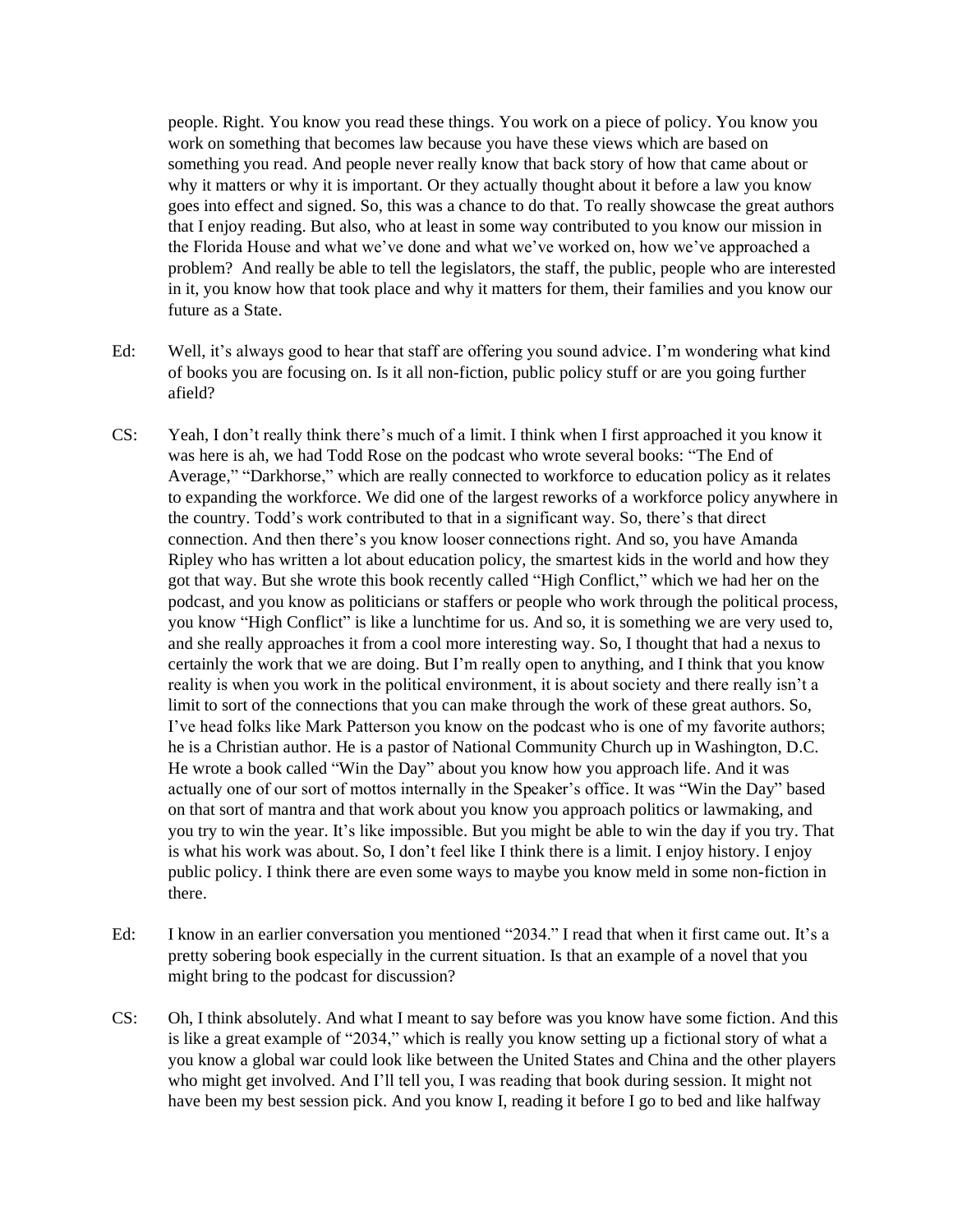through, I go to sleep. I wake up the next morning do some things and of course you know check the news, check Twitter and they are talking about you know war games in the South China Sea and Taiwan and I'm thinking to myself oh my God. You know I've just ready this book and I think it is a really well-done book about what a global conflict can be. Clearly written a couple of guys in addition to being good storytellers are also trying to illustrate to people the geopolitical sensitivity of what's happening in China between the United States and the rest of the world and how you know sensitive that can be. So, I think books like that are really helpful. I just did a podcast with Michael Knowles, and we were talking about how you know people have really done a direct assault on the English language and speech and changing what words mean. And we started talking about 1984 and we started talking about "Brave New World" by Huxley and how that relates to this conversation. Obviously, both of those were works of fiction. But they are works of fiction with sort of a societal and political purpose in mind. So, I think that those can be wildly instructive. So, there is that old saying that life imitates art and I think that holds true today.

*(TM): 06:34*

- Ed: I've read a great deal of Orwell and I'd agree that some of his books and essays resonate with what we are experiencing today, almost eeirly so. Now I'm going to assume you were a big reader as a kid and I wonder if there is any one book that stands out for you from your childhood or teen years?
- CS: I think as a kid, I think initially I really struggled to get interested in reading which is probably why I've been so passionate about reading illiteracy because I think as a child, I wish I had caught on sooner. And I think if we can catch it on sooner with kids, it's going to completely change the way they view the world. But you know as a kid, I think you know C.S. Lewis "The Lion, The Witch and The Wardrobe" is probably you know the one that I enjoyed the most or remember as your first, as my kids would say, your first chapter book. You know as your first chapter book that really stuck with you because there was so much going on. You have this new world. When you are a kid, we start at this new world reading initiative which is the largest book delivery program and effort to get kids to read at grade level at any state in the country. We called it new worlds because I said it in a speech. But when we wrote that speech, I really had something like "The Lion, The Witch and The Wardrobe" in mind. This idea that you are going to walk through a closet, a wardrobe and you are going to enter this entire world and there are villains and there are goblins and there's a fight for you know justice and truth. And there is this adventure, and you get to take part as a child and be part of the adventure. I think that's what we had in mind. So, when I was a little kid, you know that's the book that probably started that for me.
- Ed: Well, that's a great description of what makes reading so engaging the ability to walk into another world. I want to ask you about the audience. Are you hoping to reach mainly your colleagues or Floridians generally or maybe other lawmakers around the country?
- CS: I think yes to all. I mean I think that you know certainly the people that are probably most likely to listen are going to be you know our colleagues, the folks that who work in and out of the legislative process particularly because we are trying to connect the dots for folks between what's out there in the literary world. You know what people are talking about, writing about versus what we've done in public policy. But you know I think if you are a book lover, if you like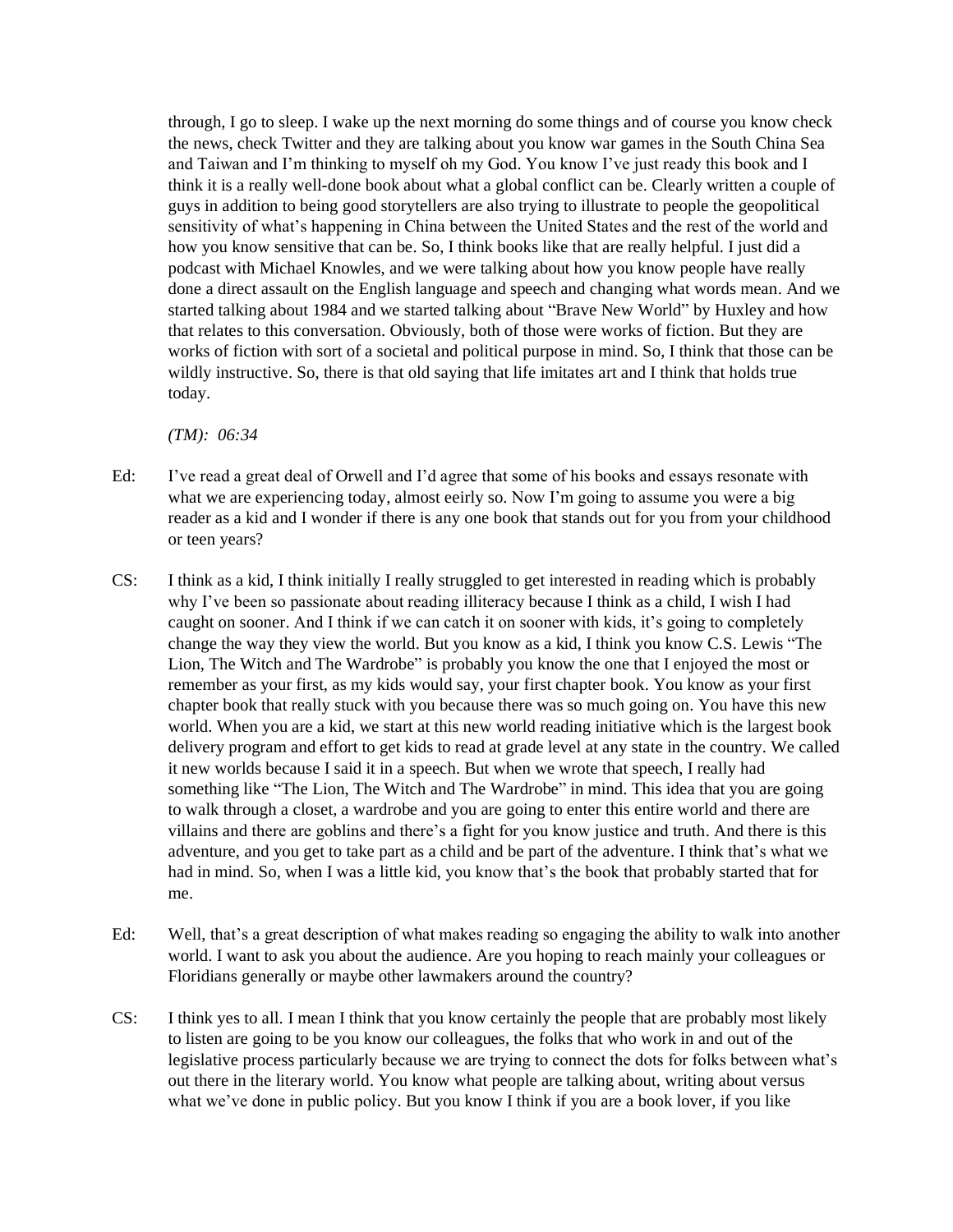history, if you like thinking about problems in sort of a you know non-traditional way that might get to a more nuance and effective solution. I think if you are somebody who enjoys Ted Talks or current events. I think really there is something in it for everybody. And we've tried to interview authors; not or just ones that I've enjoyed or have relevance to us. But also, kind of a different sort of a collective group where regardless of what your sort of main interest is. You know if you are a true crime person you know there is going to be somebody you know for you. I just interviewed Gilbert King who wrote he won the Pulitzer Prize for *Devil in the Grove* which will come out next week. You know if you're somebody who really appreciates that environment, environmental policy, environmental history, you know Jack Davis who won the Pulitzer Prize for *The Gulf* you know as part of the podcast. So, we try to do a little bit of everything for everybody.

- Ed: Well, it sounds like you've had some pretty far-reaching discussions. I'm curious about how it ties in with being speaker. Is it about being able to explain your take on a topic in a nuance way and at the pace you want and not trying to get that across through a reporter or some other means?
- CS: Absolutely right. You know it's you know we live in a political environment now where you know you've got to convey your thoughts in 120 characters. And that's hard to do. And I think what ends up getting lost in that process is the nuance. And let's be honest, present company excluded like people who are involved in this process, but you know the kind of mainstream media on things like that, they are not really interested in the nuance. Like you really got to hang. There is a difference between reading a tweet and reading an article in "The Atlantic." You know one is going to take you awhile. One is super quick. And people really don't have the patience to kind of hang and see it all. But I think it's important when you are talking about public policy that you can show and demonstrate the thought that went into it. How you've connected maybe an idea to the practical.

I mean one thing I think is really difficult you know you read books about public policy. And usually, they highlight the problem really well. You know it is well documented or researched. And then you get this sort of a solution and it's kind of like end. I don't know. Here are some ideas to get you started. They are not. You know. We don't really know though. I do think that there is this huge gap between the idea, the problem and how do you solve it and how do you come up with a solution. So, I think that one of the lead parts for me and what we are trying to illustrate through the podcast is you can take from the outside world from people who engage in the research doing the thoughtful work and then get our people who are experts. You know our members who are experts. Our staff members who are experts. The experts that we bring in from all parts of Florida and then work on the solution to the problems that have been so well articulated. And that's been really one of the most fun and rewarding parts for me.

*(TM): 11:22*

Ed: Mr. Speaker thank you. We are going to take a quick break and then come back with the rest of our discussion.

## *(Music/Advertisement)*

While I have you, I'd like to ask you about Florida. What would you put at the top of your list for your biggest challenges in Florida in 2022?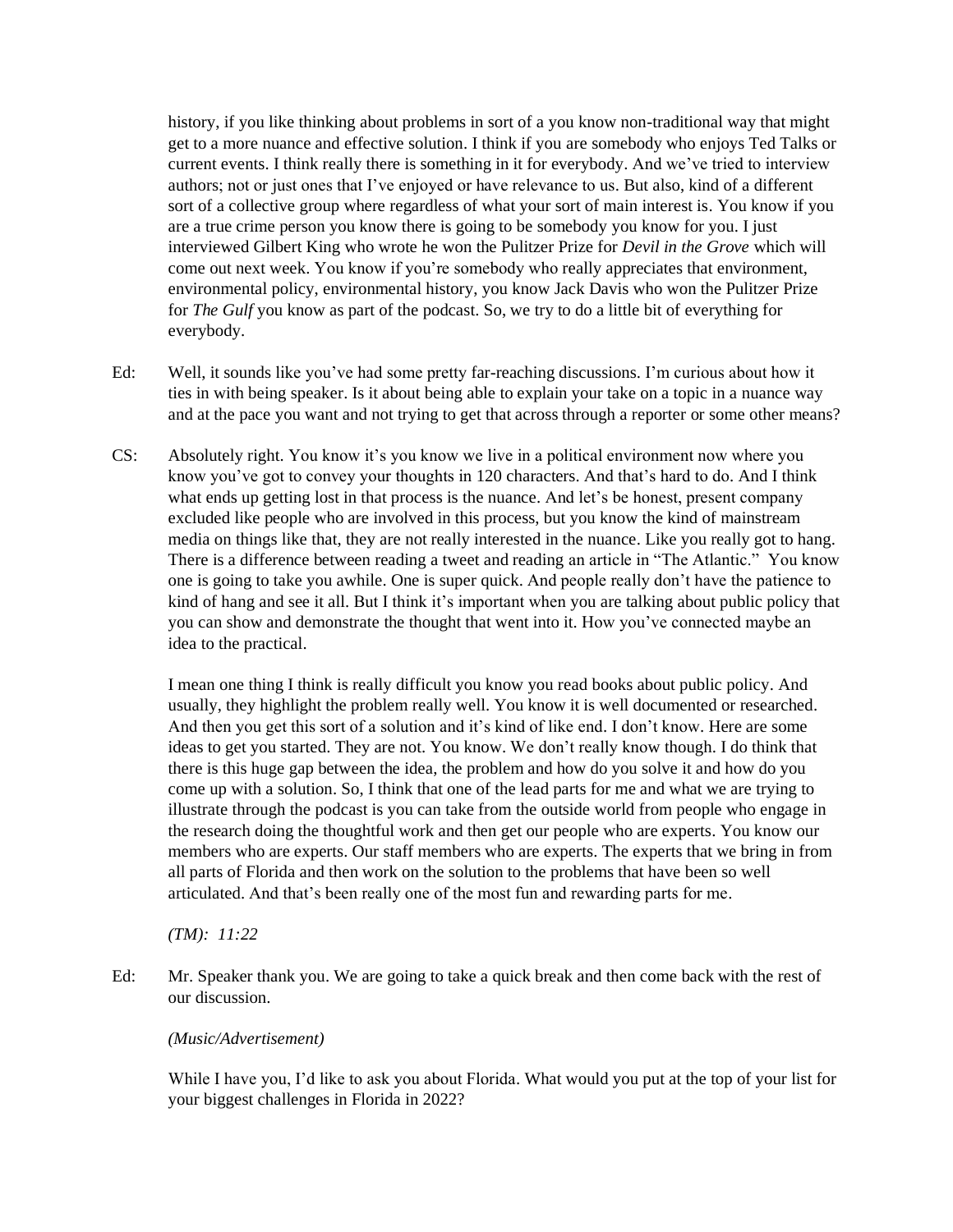CS: Our biggest challenge is success and that sounds like a super biased comment coming from the guy you know who leads the legislative chamber in the state but let me give some context to it. The success of Florida means what? It means that you are leading the nation in domestic migration. It means that people when they decide that they are going to leave their home state and they are going to go somewhere else, a big, sizeable portion of them are coming here to the state of Florida and that success creates challenges. It creates challenges in transportation. It creates challenges in you know meeting the needs in education. During my last year as Speaker, you know we passed the largest expansion of school choice in the history of the United States of America. That's obviously something we feel very strongly about and passionately about. But it's also a response to the fact that we realize all these folks are coming here and we need to provide as many educational options and empowerment for families as possible. You know the investments we make in public transportation or in healthcare. But the fact that we realize that because people are now moving their businesses here. You know when I was growing up in Florida in the early 90's, people were. You know Florida was sort of like the carrot at the end of the life well lived. You know it's like hey if you did well and you raised your kids and you saved for retirement, you get to come and you get to move to the villages in Florida and play pickleball and play golf and live the dream.

That's not the case anymore. I mean we still have that. The villages are doing very well. They are expanding. But you know Florida is well beyond that now. You know you have people that are running major hedge funds, major businesses, major manufacturing entities who are coming to this state to raise their families and to build their business and build prosperity which means that we've had to now look at how are we going to expand our workforce to meet the rapidly expanding nature of our business community which is why as I mentioned with that podcast with Todd Rose. You know we passed the Reach Act which is the largest. We really blew up the workforce system and completely started over because it was broken. So those are our challenges. They are the result of success, but the challenges are real. And I really believe over the last year and a half, we've stepped up in a major way to meet them.

- Ed: When I was growing up in New England, and I am considerably older than you are, the perception of Florida was just as you described it. But it's a very different place now. But let me get back to books. What was your favorite book of the last year or so even if it's not one that made it onto your podcast?
- CS: Oh, that's a good one. That's like you know pick in between like your favorite children. You know I'll give you one that I feel like I probably wouldn't maybe have on the podcast, but it is really a fascinating story, a true story called "The Greatest Beer Run Ever." And you know if you can picture this scene, it's like a bunch of guys hanging out at their favorite pub in New York City during Vietnam talking about their buddies who they had up on the wall who were in Vietnam fighting Vietnam. The bar keeps, the owner of the bar is talking about we need to thank our boys. You know we need to tell them how much we appreciate them. And everybody is holding up their beer and they are like yeah; we've got to do that. And he says well one of us should just go over there and thank them in person. So, this one guy who is one of the guys who he's also a merchant seaman, a merchant marine at the time. He goes well I'll go. So, they like get a collection of like their favorite beers from New York City and this guy puts it into his backpack, gets on a merchant ship headed for you know southeast Asia to Vietnam. Arrives